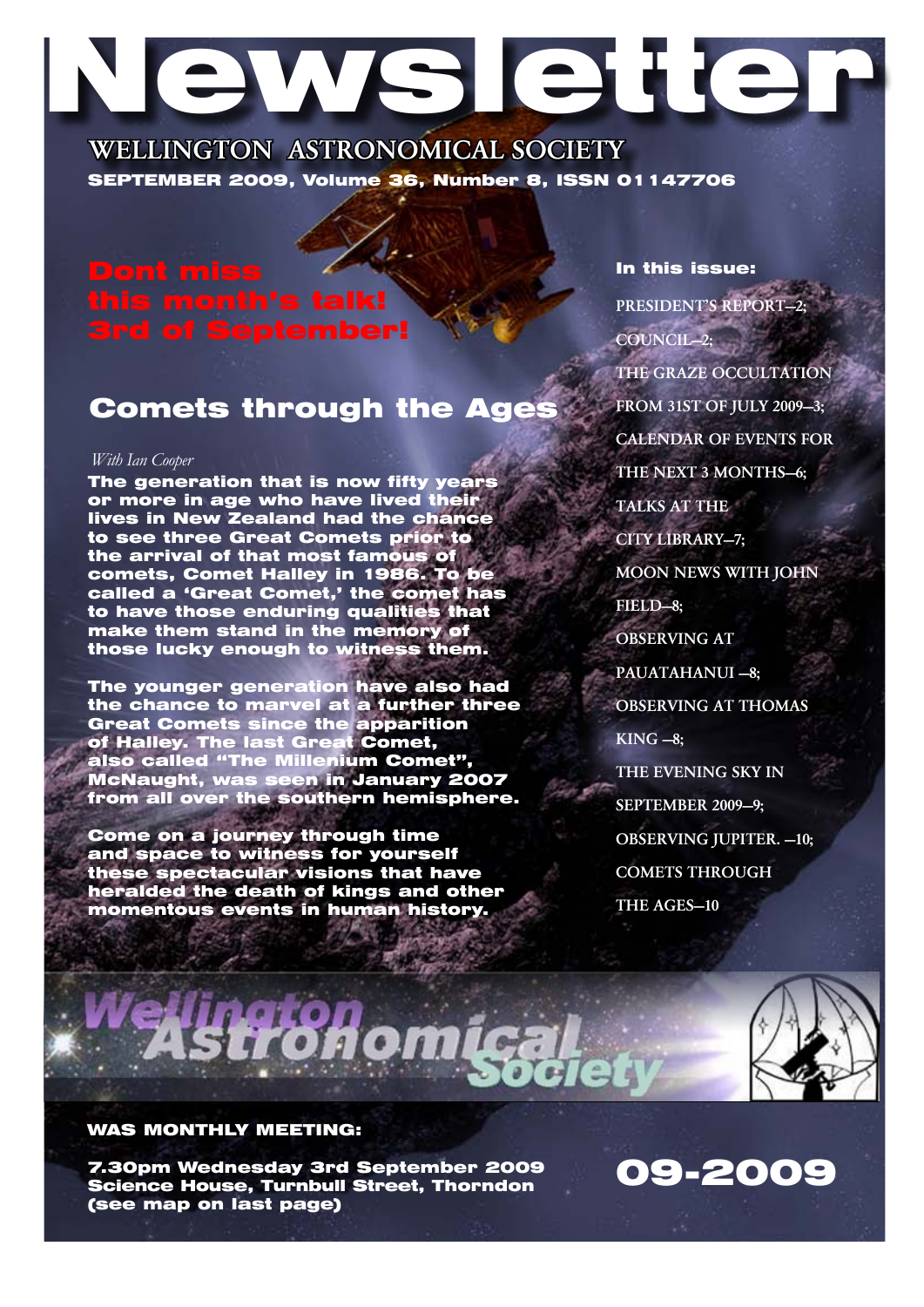

# PRESIDENT'S REPORT COUNCIL

#### Occultation observing

Last month's talk be John Talbot was an excellent introduction into occultation observing whether Lunar events or Minor Planets events. A lot of interest was shown in Grazing Occultations as the society members had recently participated in such an event on August 1st at 1:00 AM in the Wairarapa passing through Martinborough. Even though the weather was not that great with high winds and some rain. There were 15 members of the society who set up 10 stations to monitor this event nearly all travelling from Wellington. Well done!

The Night Sky was again well presented by Frank Andrews using Stellarium and showing us some of the spectacular sights you can see in the August Night Sky.

Graham Blow the head of the RASNZ Occultation section showed us some of the Video recordings made at the Lunar Graze on August 1st at 1:00 AM. It was quite obvious from the videos that everyone had problems with the wind as telescopes were being shaken and quite violently as they were buffeted by the very strong wind gusts of up to 70 km per hr. Even with this wind several of us managed to get some timings and we look forward to seeing the results.

#### July 21st Lunar Landing **Anniversary**

This was an excellent presentation by Dave MacLennan president of the NZ Space Flight Association at the Wellington City Library . This presentation was very well



attended with about 60 people attending. Dave showed us historical video of parts of the event and where to next for NASA and Space Flight.

#### **Talks**

August 12th Comets by Ian Cooper of Palmerston North. About 60 people attended this presentation by Ian entitled Comets through the Ages. This well presented presentation featured all the famous Comets over the last 200 years.



Ian explained what a comet is made up of and touched on their orbits but mostly on how spectacular they appear in the night sky. With the improvement of photography over the years we can see these Comets against different backgrounds of starfields and terrestrial views. This was a most interesting presentation and we look forward to seeing it again at our usual monthly meeting in September.

#### August 13th Islamic Astronomy at Kilbirnie Library

to celebrate Islam Awareness Week.

Four telescopes were set up on display in the Kilbirnie Library along with posters and astronomy related books. (*continued on page 6*)



OF THE WELLINGTON ASTRONOMICAL SOCIETY INC.

#### President

Gordon Hudson gordon@kpo.org.nz Ph 04 236 5125

#### Vice-President

Roger Butland roger.j.butland@xtra.co.nz Ph 04 478 0419

#### **Secretary**

Ross Powell rossapowell@hotmail.com Ph 04 389 9765

#### Treasurer Diane Zemanek diane.zemanek@axon.co.nz Ph 04 237 8191

Newsletter Editing Team Haritina Mogosanu editor@was.org.nz

Brenda Johnston bbajphnston@gmail.com Ph 04 478-9008

#### **Committee**

Frank Andrews frank.andrews@paradise.net.nz Chris Mongatti chrismon@xtra.co.nz Mob o21 890 222 Patrick Sharp shortsharp@paradise.net.nz John Talbot john.talbot@xtra.co.nz Ph 04 293 4620

## Positions Outside Council Email newsletter

Murray Forbes murray.forbes@paradise.net.nz Membership Lesley Hughes hpwas@hugpar.gen.nz Ph 04 472 5086

WAS NEWSLETTER VOLUME 36, NUMBER 8, ISSN 01147706 PAGE 2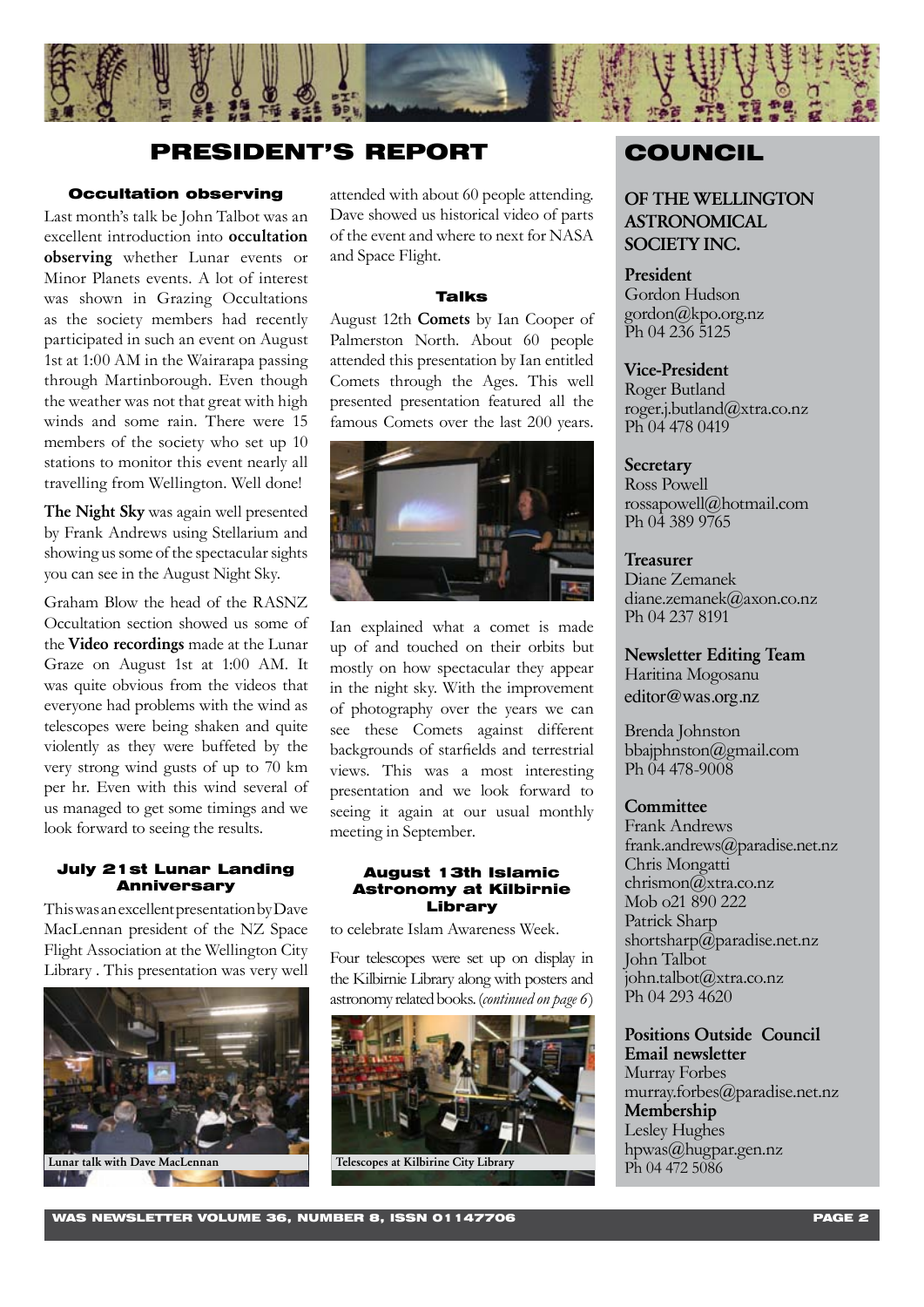

# The Graze Occultation from 31st of July 2009

# Grazing in South Wairarapa

No, not the sampling of the local fare but this was grazing of the Lunar occultation kind.

On Friday evening 31st July, after time enough for gatherings, greetings and goodbyes a diverse group of about 15 people met at Peter Graham's place near Martinborough before venturing forth in the wind, rain and scudding clouds to record the flash phenomenon of a Lunar grazing occultation.. When the equipment failed the visibility was still good enough to see the bright sigma scorpii turn off and on again. After the event we again gathered and compared results which, despite vibrating videos and spattered scopes, were clear enough to add to the general picture so useful results were obtained.

The other delights on offer were the Moon halos and Moonbows that were seen by several of our intrepid group. A great astronomy occasion and worth participating in!

*by Vicki Irons*

### Grazing Lunar Occultation of sigma Scorpii on 2009-07-31

#### *by Roland Idacz yk*

#### The grazing occultation event was a very enjoyable experience!

We, (a group of about 15 observers) met at the home of Peter and Ruth before and after the event. For the observation I was assigned to a location several kilometres south of Martinborough, with two observers about 1 km away on either side. I wished I had had an assistant! The time finally available for setup and target acquisition was rather short as it turned out. (*continued on next page*)

## As seen by Frank Andrews

In the the early hours of 2009 July 31 a particularly favourable grazing occultation of the 2.9 magnitude star Niyat (Sigma Scorpii) was observed by WAS members from sites close to Martinborough. The graze path ran the length of the Wairarapa, but Martinborough provided the easiest access to the graze path for the team of observers.

I teamed up with Murray Forbes because he had all the observing equipment but no telescope and I had the telescope and no observing equipment. Murray and I also live very close to each other.

In order to make certain that Murray's equipment and my telescope were compatible we took advantage of the only fine night the week before the occultation to do a trial run under near perfect weather conditions. Everything worked perfectly, so we were confident that only the weather could get in the way of a successful set of observations on the night. When the day came the weather was doubtful with a gale force northerly wind, occasional light wind blown showers; the sort of weather that is touch and go whether good results will be possible.

Murray and I left Upper Hutt with all the equipment carefully packed in the car. We had a Gastronomy break at the "Rocket" fast food shop in Greytown which produces huge, very tasty hamburgers in home made buns. From there it was short trip to Martinborough and our point of assembly at the home of Peter Graham. Here Graham Blow sorted out and allocated the sites for the observing teams.

We found our site easily, but were just about blown off our feet as we assembled and tested the telescope and timing equipment with occasional, light, wind blown showers travelling parallel to the ground.

Fortunately my telescope is a 13cm, f/10, J.S.O. Schmidt Cassegrain on a very

solid, clock driven German Equatorial. Although the wind and the rapidly passing low cloud did cause problems we were very lucky. I was able to guide the telescope with the hand controller while Murray monitored the data and recording equipment. We managed to get the entire event and only missed one event due to passing cloud.

This was a very interesting graze because Sigma Scorpii is a multiple star and is bright enough to be easily accessible to small telescopes. This means that we expected and got a complicated light curve with multiple disappearances and reappearances. Because Sigma is a multiple star system disappearances and reappearances were also stepped as the brighter and fainter components were sequentially covered and uncovered by hills and valleys on the edge of the Moon.

By accurately timing occultations of this type, it is possible to accurately measure the separations of the components with an accuracy of 1 to 2 milliseconds of arc! We also obtained several fades as the stars slipped behind or reappeared from behind the uneven lunar surface at grazing angles.

Once the observations were complete we re-packed our equipment only managing to have one plastic bag blown away and lost. From there we returned to Peter Graham's home for a debriefing session and supper and a comparison of results. Most of the teams had been at least partially successful despite the difficult conditions and it looks as if the combined results will make this a very worthwhile and successful expedition. Finally Murray and I drove to the Phoenix Site and bedded down in the club rooms at 4:20 am, returning home feeling a little jet lagged next morning.

For the doubters: Yes! it was worthwhile and a lot of fun! We also had the satisfaction of knowing that we had contributed a tiny bit to science.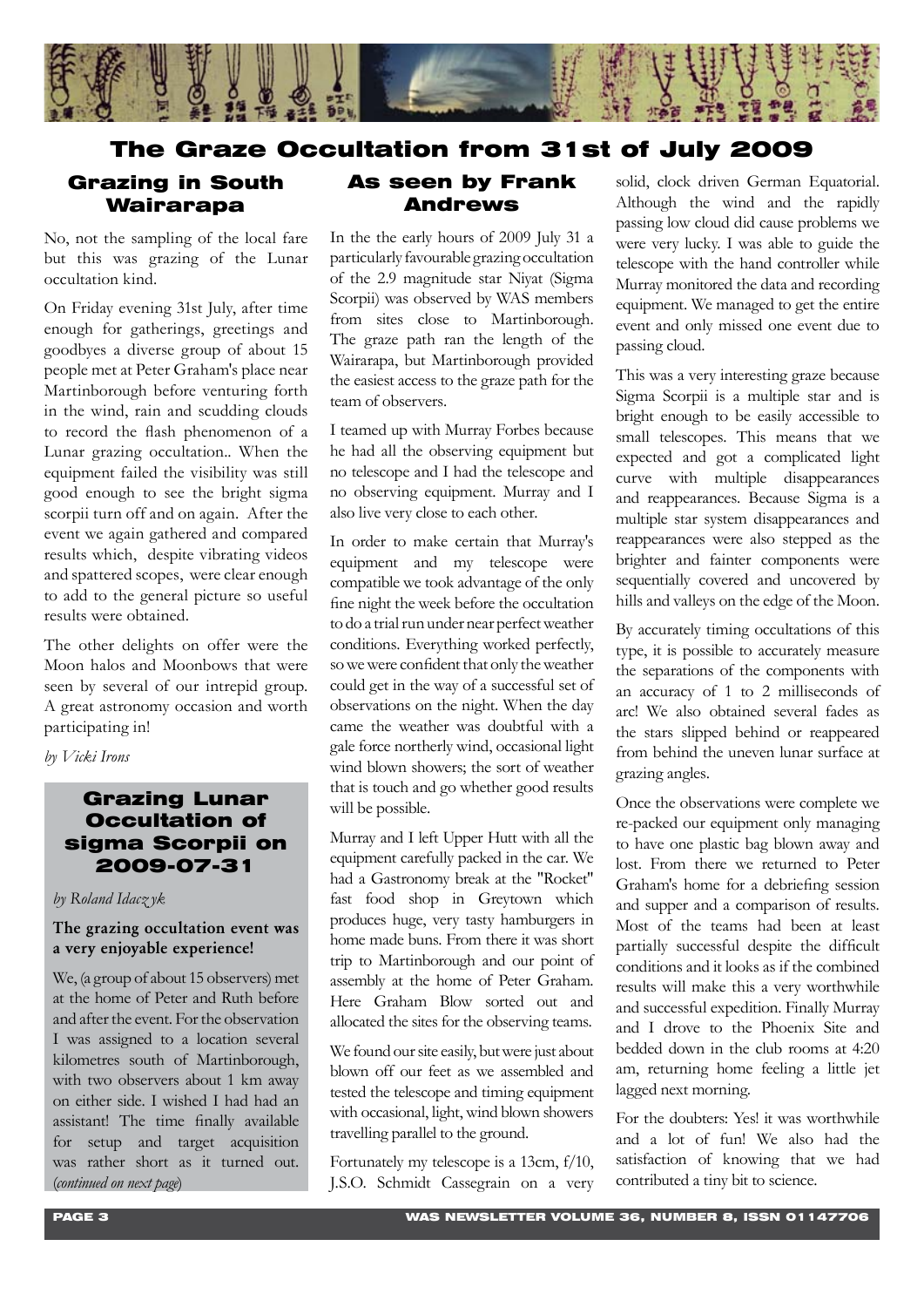

(*Continued from page 3*) It took a while to create a reasonably sheltered spot to set up the telescope. That was necessary due to a strong NW wind. Most observers had very shaky images. Mine were quite steady as a result of using a very small telescope on a comparably heavy mount. Anyway, I ended up with a miserably aligned telescope and therefore lost the target each time it clouded over for an extended period. This led to delayed reacquisition of the target and a lot of movement in my images, because I had to manually correct the pointing almost continuously.



Figure 2: Light-curve of the 'valley crossing' event produced in LiMovie.



Figure 1. Sequence of video stills showing the stages of the 'valley crossing' event.

As a result of this I could not use a tool for an automated photometric evaluation, but had to take a manual reading of each one of the data points.

I ended up with 13.5 minutes of video (at 25 frames per second), whose evaluation took the better part of 12 hours. In the process I edited it down to a 4.5-minute highlights version. While some events are clearly visible, it was not immediately clear if some dimming and blinking was just a result of the moving clouds.

I was able to evaluate three distinct events. The first one was the 3-step disappearance of sigma Sco behind the dark edge of the Moon. The second event showed a complete crossing of a Lunar valley in about 30 seconds, where both the reappearance and disappearance of the star happened in steps (figures 1 and 2). The last event was extremely difficult to measure as the star skimmed along the edge of the Moon, egressing from behind a brightly lit mountain. As cloud set in, it became obvious that the star had well separated from the Lunar surface. I have roughly sketched my results on the assumed Lunar profile



Figure 3: Rough sketch (red) of the observation data against the assumed Lunar profile.

(figure 3) and am very interested to compare it with the official results to be published in the near future.

Anyway, seeing the star cross a Lunar valley and disappear on the other side in stages, as it is a multiple (quadruple) star system, was quite a sight! I can only recommend such an experience. If you have never experienced

an event like this, you should consider coming along next time. It will be worth it!

Many thanks are due to Peter and Ruth for their generous hospitality on the night. I also thank all the other observers for making this a very successful expedition and last, but not least, Graham Blow for his never-ending enthusiasm and leadership.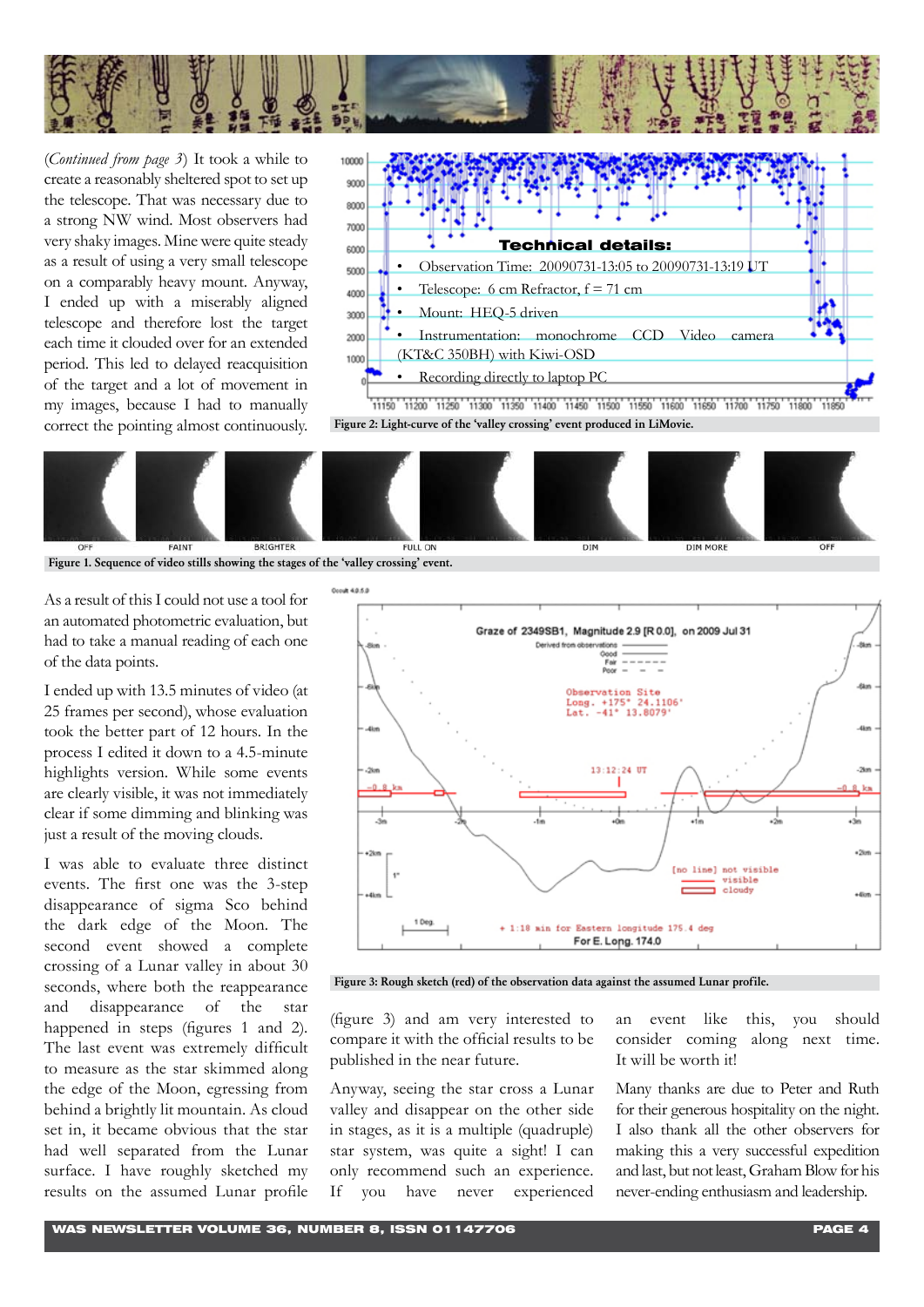

*By John Talbot, (RANZS Occultation Section, WAS Council)* 

#### Part of the talk presented at WAS Meeting 5-Aug-2009

#### Occultations – some definitions

Appulse or conjunction  $-$  when two objects appear close to each other

Occult – To hide one object behind another.

*An occultation is an event that occurs when one object is hidden by another object that passes between it and the observer.*

Transit refers to cases where the nearer object appears smaller in apparent size than the more distant object, eg Mercury in front of Sun

#### Predictions

http://www.asteroidoccultations.com for Global events.

http://occsec.wellington.net.nz for AUS and NZ (m13 or brighter) Minor Planet events.

Occult 4 software for personal predictions and for Lunar events.

Occult Watcher software for most Minor Planet and most planetary mutual events. Both the above tools have 3 day weather forecast links built in and can be downloaded from. www.asteroidoccultation.com/observations/

#### Visual observing equipment

Eyeball for bright stars M1, M2 (events are rare at this magnitude)

Binoculars for down to M4 or M5. Tripod mount helps.

Telescope as available. Dobson mounts are fine if using Prepoint method.

Audio Recorder or stopwatch with multiple laps eg in most Cell Phones

Accurate time reference. Ideally +/- 0.2 Sec. eg WWV

### Why Observe? Occultation Observing

For the amateur astronomer it is one way of contributing to the pool of scientific data with relatively simple instruments.

We may be able derive more accurate position information for one of the objects.

We may reveal or confirm binary (or multiple) objects.

When we have many observers for a single event then we can derive the projected shape of the nearer object.

Small (<1000 km) targets mean amateurs more likely to be in (or be able to get to) the right place to see an event.

With professional telescopes the same basic method but more expensive instrumentation is used for exoplanet searches.

#### What do you need? A prediction

Clear Sky – although if you have accurate setup setting circles or a good GOTO system and a little luck, then you may be able to work on a partly cloudy night.

A visual Observer or video camera or large CCD that can be used in drift mode, even a digital SLR will work.

To know where you are. (Lat, Long, Height) Preferably using a GPS, but Google Earth or survey map can give good measurement. If using video you should aim for 0.1 arc sec accuracy for Lat and Long (1 Sec of time  $\approx$  15 arc sec of Long  $\approx$  400 meters) (1 field of PAL TV  $\approx$ 20 mSec  $\approx$  0.3 arc sec of Long  $\approx$  8 meters)

A clock to measure event time. Eg. Stop watch, WWV receiver, Beeper box, GPS-OSD video.

Some way of pointing your observer or instrument at the right part of the sky. Good setting circles, or GOTO or use Star hopping or Pre point setup. This is actually the part that I find hardest to do.

#### Observe and yell

"Gone" and "Back" or click stopwatch.

Measure of your reaction time (Personal Equation) typically 0.4 to 1 second.

Check your reaction time using the React.xls program at http://occsec.wellington.net.nz/software/ software.htm#React

CCD (or digital camera) Drift equipment

Point your telescope at the expected mid point of the event. Need accurate setting circles, or use prepoint method, or track target object keeping it to east side of view until just before predicted time.

Open shutter at half full drift time before expected mid point and accurately note the time.

Close shutter at half full drift time after expected mid point and accurately note the time.

Look for dip in brightness of target object and measure D and R points and interpolate times.

Maybe add timing point by tracking for 1 sec. Record time as accurately as possible.

#### Video recording equipment

High sensitivity cameras eg PAL KT&C 350BH or NTSC PC-164C or WATEC-120N. Some sort of video recorder or capture device. Cheap DVRs with 250Gb SATA drive available for about \$300.

Time base - ideally a GPS–OSD eg KIWI-OSD (but these are currently out of production) or TIM-10.

These can measure time to 1mS ie better than field accuracy (20millisec for PAL) and also give GPS location when going mobile. Could also feed WWV or Beeper into your Audio channel.

Pre-point drift suitable for all types of scope. Or use tracking if you have an equatorial or computer driven mount.

(*continued in page 7)*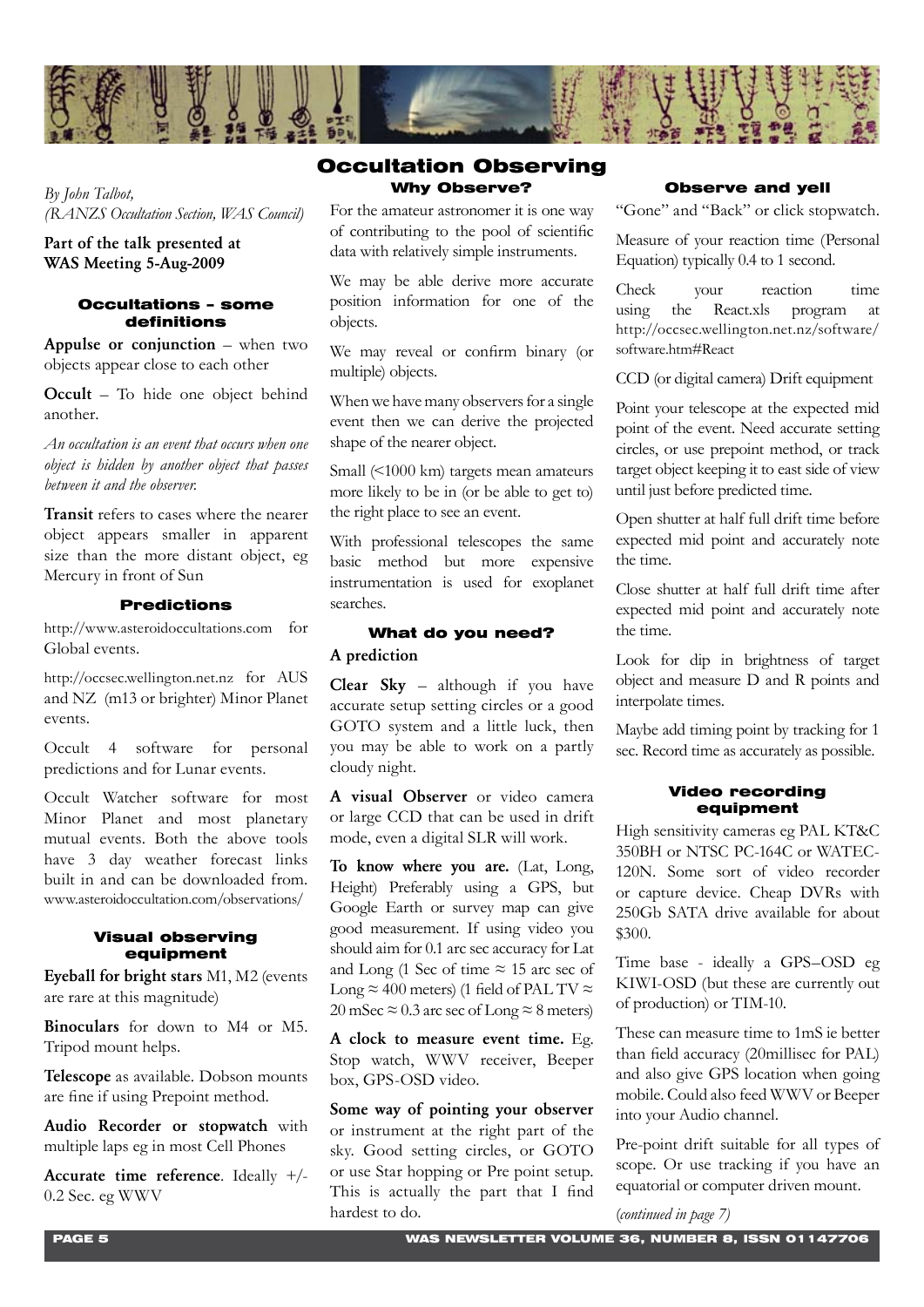

# Calendar of events for the next 3 months

| 2009              | <b>Wellington AstronomicaL</b><br><b>Society</b>                                 | <b>Wellington City</b><br><b>Libraries</b> |
|-------------------|----------------------------------------------------------------------------------|--------------------------------------------|
| SEPTEMBER 09      | September 2nd Comets (Ian Cooper)<br>September 26 Workshop on astrophotographyn) | September 9th Cosmology<br>(Matt Visser)   |
| <b>OCTOBER 09</b> | October 7th Light Pollution (Steve Butler)                                       | October 6th Light Pollution (Steve Butler) |
| NOVEMBER 09       | November 4th AGM and Peter Read Videos                                           | November 18th Mata Ora (Toa Waaka)         |



#### CROSSWORD AUGUST ANSWERS

Across*: 3.JUPITER–largest planet in the solar system; 8.AZIMUTH–horizontal angle around the sky; 9.HST– an orbiting telescope; 11.SAGITTARIUS–The Archer (Constellation); 13.NOBEL–top prize for Scientists; 17.ARIES–The Ram; 20.ALGOL–The Demon Star; 22.LEO–A lion circling the Earth; 24.IO–One of the Galilean satellites; 25.DUST–obscures centre of our galaxy; 26.EPOCH–used as a standard reference date; 27.CORVUS–The Crow; 29.SEMIMAJOR–The largest axis through an ellipse; 30.NADIR–opposite to zenith; 32.PHOTON-–light particle*

*33.MOON–object of the Cold War space race; 35.PRECESSION–slow change in the axis of a spinning body; 38.SOHO–satellite observatory studying the Sun; 40.INFRARED–Even redder than red; 43.PLASMA– fully ionised gaseous state of matter; 44.LGM–acronym for aliens; 47.ADAPTIVEOPTICS–star light antitwinkle technique; 50.CALDWELL–southern successor to the Messier Catalogue; 51.GAS–solid, liquid or ...; 52.GILMORE–one of Mt John's resident astronomers; 53.SCORPIUS-–constellation with a sting*

The evening started off at 6:00 PM with food provided by the Muslim community. About 40 people were in attendance to hear an excellent presentation by Hazet Adam about the importance of Islam Astronomy and how the Lunar Cycle is so important to the Muslim people and especially now that Ramadam starts on the New Moon of August 20th.



After the main speaker I replied to his

Down: *1.DAY–24 hours; 2.VIRGO–Constellation with Spica; 4.ECLIPSE–to block light from another object; 5.STAR–rats (anagram); 6.MASS–I weight 6 times less on the Moon, but still have the same ???; 7.CYGNUS–centre of the Milky Way is in this constellation; 10.BAR–some spiral galaxies have one; 12.ATOM–smallest indivisible piece of a element; 14.ECLIPSED–over shadowed; 15.PARSEC– spacer (anagram); 16.HYPERBOLIC–an open geometry; 18.REDDWARF-also a cult sci-fi TV series; 19.EAST–direction of sun rise; 21.LOKI–volcano on Io 23.OPPOSITION–when a planet and the Sun are in disagreement about the Earth; 28.FREDHOYLE– Believed in the steady state universe; 30.NOON–mid-day; 31.REDPLANET–Mars; 34.ION–an arrested atom; 36.SUN–closest star; 37.NASA–space agency; 39.PELE–volcano on Io; 41.EQUINOX–23rd September; 42.LMC–could be mistaken for a cloud; 43.PISCES–The fish constellation; 45.MARS–God of war; 46.PAULI–predicted the neutrino 48.ICE-–rozen liquid; 49.SETI–BEM search*

speech and then I invited everyone outside to observe through the telescopes.

Jupiter was high in the sky and clear so we observed this whereas most of the people had never looked through a telescope and so Jupiter was really special for them. The viewing was most appeciated by the Muslim community and would like to invite us back to do it again.

#### Carter Observatory

Carter Observatory will open in February 2010 and therefore all there equipment which is in storage is being moved back into Carter. DOC want the Gun Bunker back to open to the public in October and so this means that WAS is also moving out of the Gun Bunker. The two Dobsonians telescopes which remain for hire are now in the Gifford Observatory.

• WAS Library is now on a rack in Carter Observatory.

• The mirror grinding gear has gone to Tawa College.

The Dodson Mount has been sold and the Telescope will be made into a dobsonian, although it will be quite long as it is an 8" F8.

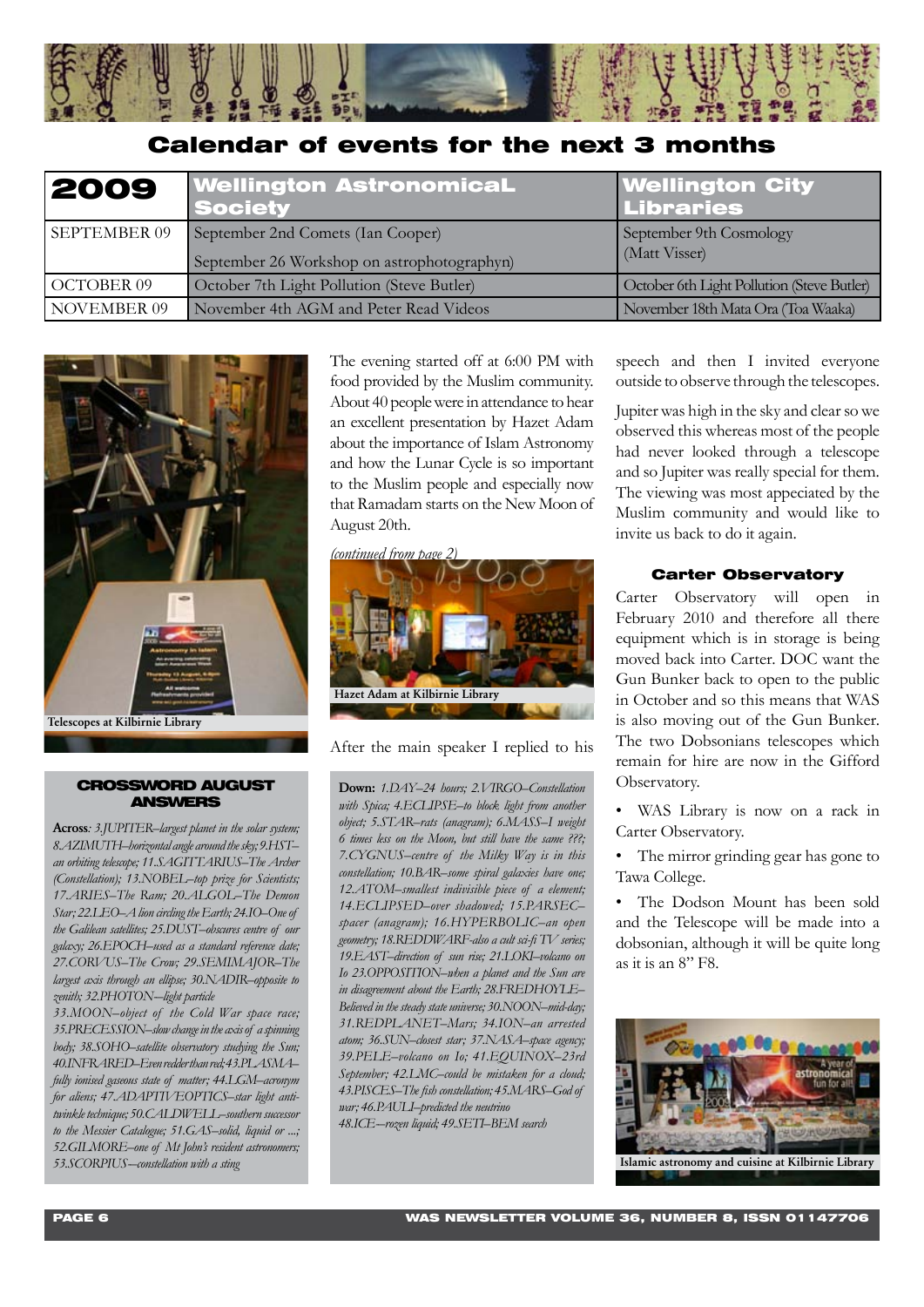

*(continued from page 5)*

#### Video Analysis

Transfer your video to PC in AVI format.

Use Limovie software to analyse video and produce a light curve and maybe produce a CSV file.

Maybe use Occular software to look for event in Limovie CSV output for low S/N events.

#### Note "Disappear" and "Reappear" times and estimate accuracy.

#### Reporting

There are separate reporting forms for Lunar and MP events at http://occsec.wellington.net.nz/report.htm

Send Lunar reports to Brian Loader moonocc@gmail.com at end of each month.

ordinator if there is one eg Graham Blow for 31-July event and then to Mitsuru.Soma@nao.ac.jp

MP reports to John Talbot john.talbot@xtra.co.nz as soon as you can. For MPs please report both positive and negative (misses) results. Don't delete your raw recorded data for at least a month if possible, in case questions arise. Eg we may find that you were very close to the edge of an MP and may have ignored a short drop as noise or there may be questions about possible binary stars etc.

#### What happens then?

Data from all regional reporters is sent about once a month to Dave Herald in Canberra. He merges data into an archive format. This is sent to the IOTA and MPC global databases for inclusion with any professional data.

The MP data is used to refine the orbital parameters of MPs and gets fed back into the prediction data for future events and NEO searches.

If you are an observer of new discoveries such as new Binary Star or Binary MP then you could become an author of a scientific paper published as result.

#### Results online

Results for last 11 years in Australia and NZ can be viewed at http://occsec. wellington.net.nz/planet/plnreslt.htm

Other zones use links at http://www. asteroidoccultation.com/observations/

For more information and software downloads for Occultations

http://occsec.wellington.net.nz/

http://www.asteroidoccultation.com/ observations/

*Contact* John.talbot@xtra.co.nz

# Talks at the City Library

As part of the continuing International Year of Astronomy celebrations with WAS and Wellington City Libraries, **Ian Cooper** from Palmerston North Astronomical Society inspired an audience of around 60 people with his talk about Great Comets at Central Library on August 12. Starting with Comet McNaught and taking us on a journey back in time, Ian educated and inspired the audience about different aspects of great comets and offered interesting perspectives on historical views and interpretations of comets recorded in paintings and literature. Thanks for sharing your knowledge and passion for comets with us Ian and we hope you get to discover your own comet one day too.

Bringing people together from across different cultures to share their knowledge, understanding and enthusiasm for astronomy is a key aim of IYA2009 and this was certainly the case at Kilbirnie Library on August 13. Around 60 people came along as part of Islam Awareness Week celebrations at the library to hear Hazet Adam from Kilbirnie Mosque speak about the importance of astronomy in Islam culture and share Islamic perspectives on astronomy throughout history. This was a wonderful opportunity to share knowledge and different perspectives on astronomy and it was great to have WAS members there and the telescopes out to share the night sky further while people eagerly had a look at Jupiter - a big thank you to everyone who came along and shared their knowledge and passion for astronomy and helped to make this such a successful occasion! *From the basis go to the local event co-* The MP data is equiver a spectral event co-<br> **C** in the local event co-<br> **Photo strain and the local exact co-**<br> **Photo strain and the local exact co-**<br> **Photo strain and the loc** 

*Rebecca Waechter*

*Wellington City Libraries*



Lunar talk with Dave MacLennan



Ian Cooper on Comets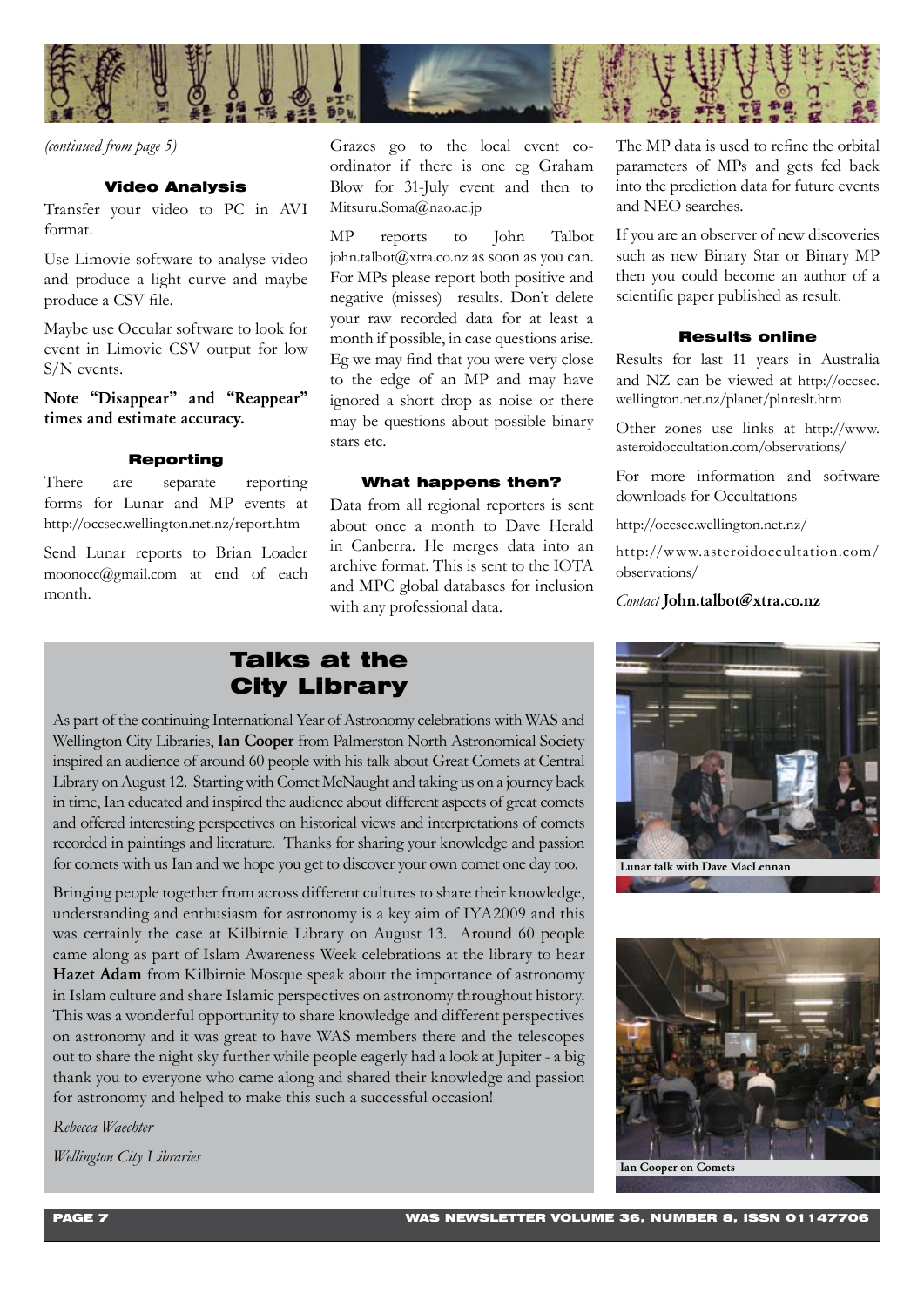

# Moon News with John Field

#### X – Marks the Spot

Although many features on the Lunar surface are billions of years old the interplay of light will make some interesting features appear for only a few hours. One of these features is known as the "Lunar X". I had read about this feature and seen pictures of this but had never seen it myself until the 30<sup>th</sup> of July 2009. The "X" is visible just before first quarter and lasts for around four hours as the Sun rises of this region of the Moon. The "X" is the result of the sunlight being reflected of the rims of the craters Blanchinus, la Caille and Purbach, the crater floors are still in shadow and the rising of the Sun soon reaches the floors and the "X" disappears.



# OBSERVING AT PAUATAHANUI

The next observing evening at the Pauatahanui observatory will be on September 19th. If the weather is looking doubtful please contact John Field on his mobile 021-255-1904 to see if the session is going ahead.

#### Congratulations to John Field

After 4 years of study John has completed Graduate Diploma in Astronomy at Swinburne University of Technology in Melbourne. He will travel to Melbourne with his wife Vivienne and Marilyn Head for their graduations in October. WELL DONE JOHN

#### Around the "X"

The two craters to the upper left of the "X" are Werner (70 km) and Aliacesis (80Km), The crater to the left of the X is Playfair (94 km) and in the lower left is the smaller crater Playfair (49 km). The crater to the upper right of Playfair, with flat floor and rim shadow Apianus (63 km). A number of flooded craters with just their rims visible can be seen below Playfair.

#### Albategnius and Hipparchus

Also imaged on the same night are the craters Albategnius (136 km), upper center and Hipparchus (150 km), lower center. The floor of Albategnius is mostly in shadow and shows the long



# OBSERVING AT THOMAS KING

All public observing evenings will be held at the Thomas King Observatory run by our Observatory Director Ross Powell. There are public observing evenings at the Thomas King nearly once a week starting as soon as it gets dark depending on the weather.

Ring Ross on 389 9765.

shadows that gave rise to the mistaken belief that the Lunar surface was covered in steep peaks and valleys.

The bright feature in the center is central mountain that is probably a rebound effect from the craters formation. In comparison most o fthe floor of Hipparchus is in light and reveals at least two flooded craters along with the more recent crater Horroks (30 km) in the lower left.

The crater on the rim between Hipparchus and Albategnius is Halley (36 km)

#### Star Party at Hutt International Boys School (HIBS) on Friday 18th of September. Your help needed!

Following the success of the last Star Party the school have requested another public evening on the 18th of September. This will be open to school students, teachers, parents and the public. We need your help in making the evening a very special event by bringing along yourselves! This gives us all an opportunity to share our wonder and knowledge of the Stars. If you have a telescope, or binoculars, bring them along. If you are just happy to talk and show people the constellations that would be great. There will be presentations if the weather is not the best, so you will also have a goodtime. Hutt International Boys School is in Trentham, close to the race course, with swags of parking.

*For more information and to register your interest in attending contact John Field at:*  john.field@paradise.net.nz or 938 4526.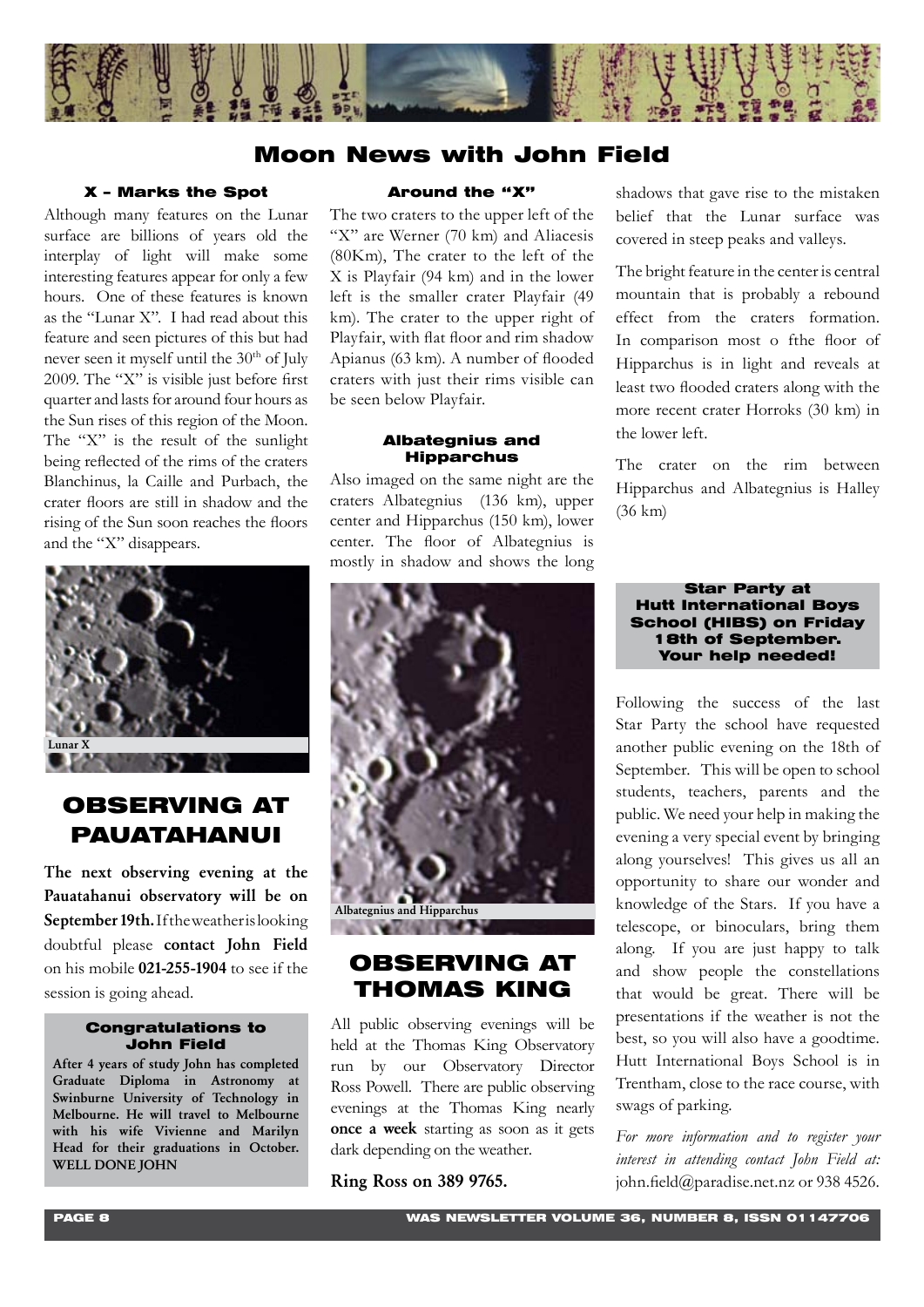

THE EVENING SKY IN SEPTEMBER 2009



Evening sky in September 2009

To use the chart, hold it up to the sky. Turn the chart so the direction you are looking is at the bottom of the chart. If you are looking to the south then have 'South horizon' at the lower edge. As the earth turns the sky appears to rotate clockwise around the south celestial pole (SCP on the chart). Stars rise in the east and set in the west, just like the sun. The sky makes a small extra clockwise rotation each night as we orbit the sun.

Golden Jupiter is northeast of overhead in the evening, setting in the southwest around dawn. Mercury is prominent low in the western sky at dusk at the beginning of the month. It fades and sinks lower, disappearing mid month. Orange Antares, the Scorpion's heart, is west of the zenith. The Scorpion's tail, a.k.a. the fish-hook of Maui, curls toward the zenith. Crux, the Southern Cross, and the Pointers are in the south-west. Canopus is near the south horizon, moving up into the eastern sky. Vega shines on the opposite horizon. The Milky Way spans the sky from north to south. Arcturus twinkles red and green as it sets in the northwest.

Chart produced by Guide 8 software; www.projectpluto.com. Labels and text added by Alan Gilmore, Mt John Observatory of the University of Canterbury, P.O. Box 56, Lake Tekapo 7945, New Zealand. www.canterbury.ac.nz